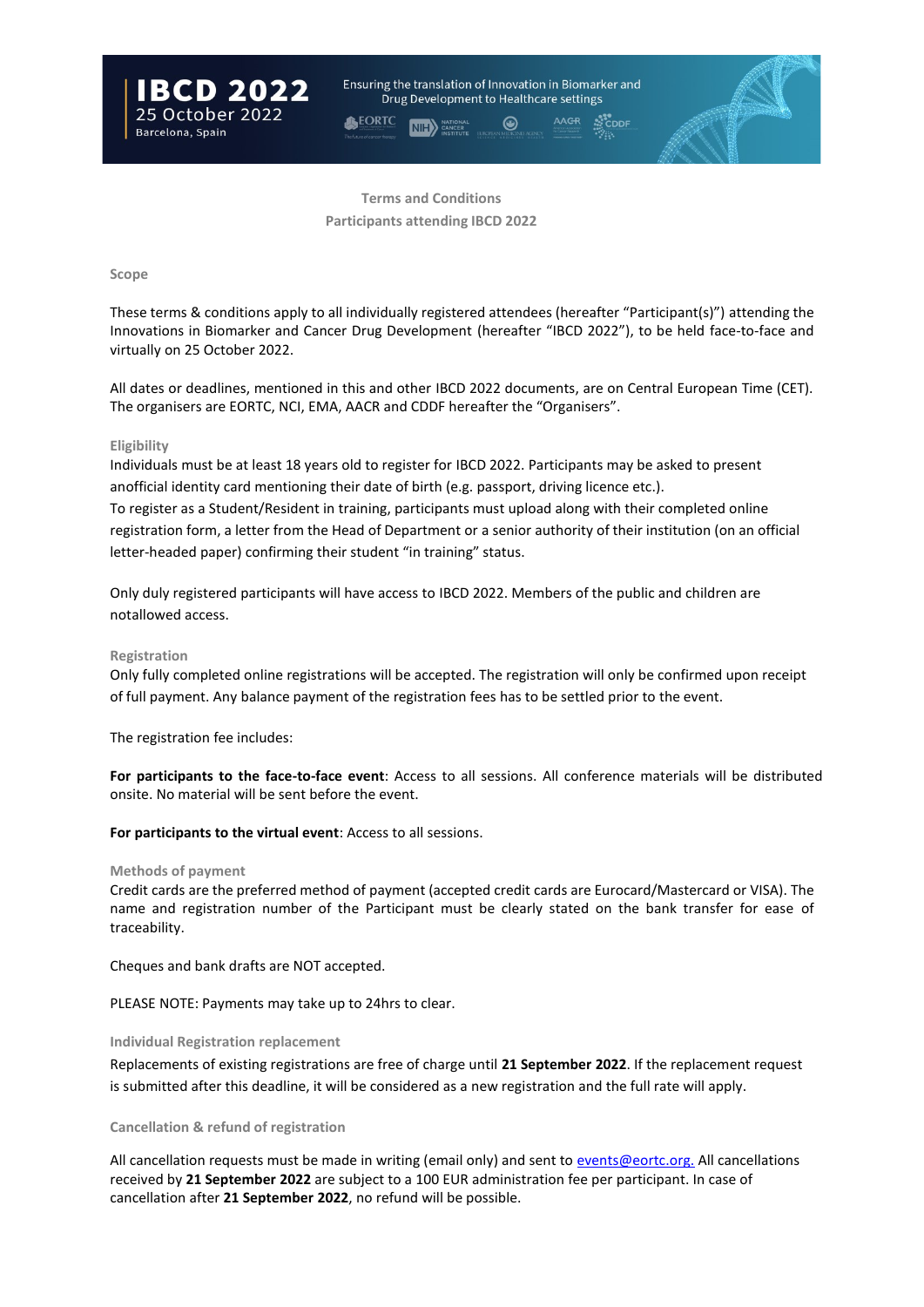

**Certificate of attendance**

Only registered Participants who have attended the IBCD 2022 sessions will be issued with a Certificate of Attendance.

**Data protection and sharing of contact details**

This event is organised by EORTC in collaboration with the Organisers.

To manage Participant's registration and participation to this event, EORTC and the Organisers collect and store Participant's personal data in order to promote and evaluate the event, and to produce statistics on participation to the events. Other personal information might be required in scope of organisation of travel and accommodation.

Your personal data may be collected through forms we ask you to complete or through the website of EORTC, the Organisers or their partners and subcontractors. This can create opportunities that undertakings that have nothing to do with EORTC or Organisers might use for phishing emails purposes; please be careful not to provide your personal data to these undertakings or in case of doubts, please do not hesitate to verify the validity of the request with the EORTC.

Our legal basis for the processing of the Participant's data is contract execution (Participant's registration to our event, organisation of the travel and accommodation and abstract submission processing), legal compliance (e.g. accountancy) and legitimate interest (statistics of participation, evaluation of the event and event promotion). Please note that when processing is based on legitimate interest, you will still be able to exercise the right to object.

Participant's name, specialty when relevant, organisation and country will appear on the event badges.

The processing of personal data collected falls under the EU General Data Protection Regulation 679/2016 (hereafter also "GDPR", applicable as of 25/05/2018) and the Belgian Law of 30 July 2018 on the protection of natural persons with regard to the processing of personal data.

Participant's data will be stored for a maximum of 10 years after the end of the event. After this period, EORTC will either anonymise or delete Participant's personal information.

Please also read carefully the **EORTC Privacy Policy** to find out more about privacy and your data subject rights.

If Participants register for this event, and if consented (optional), EORTC may contact Participants occasionally to inform them about other EORTC events that may be of interest or provide them with more information about EORTC activities or other relevant information relative to cancer research, for example in the form of a newsletter. If Participants do not wish to receive information from EORTC in the future, and want to be removed from EORTC's mailing list, they can unsubscribe from the mailing list, or write at any time t[o events@eortc.org.](mailto:events@eortc.org)

This event may include a photographer, and may be recorded for promotional purposes only.

These photos/recordings may be used in official EORTC press releases, printed and/or online publicity and published on any EORTC social media network, such as Facebook, Twitter, YouTube or LinkedIn. EORTC will delete them after they are no longer needed for publicity purposes. To be removed from any EORTC online or offline publication please contac[t events@eortc.org.](mailto:events@eortc.org)

#### **Modification of the programme**

The Organisers reserve the right to modify the programme at any time. All mention of the Programme is only indicative and is subject to change.